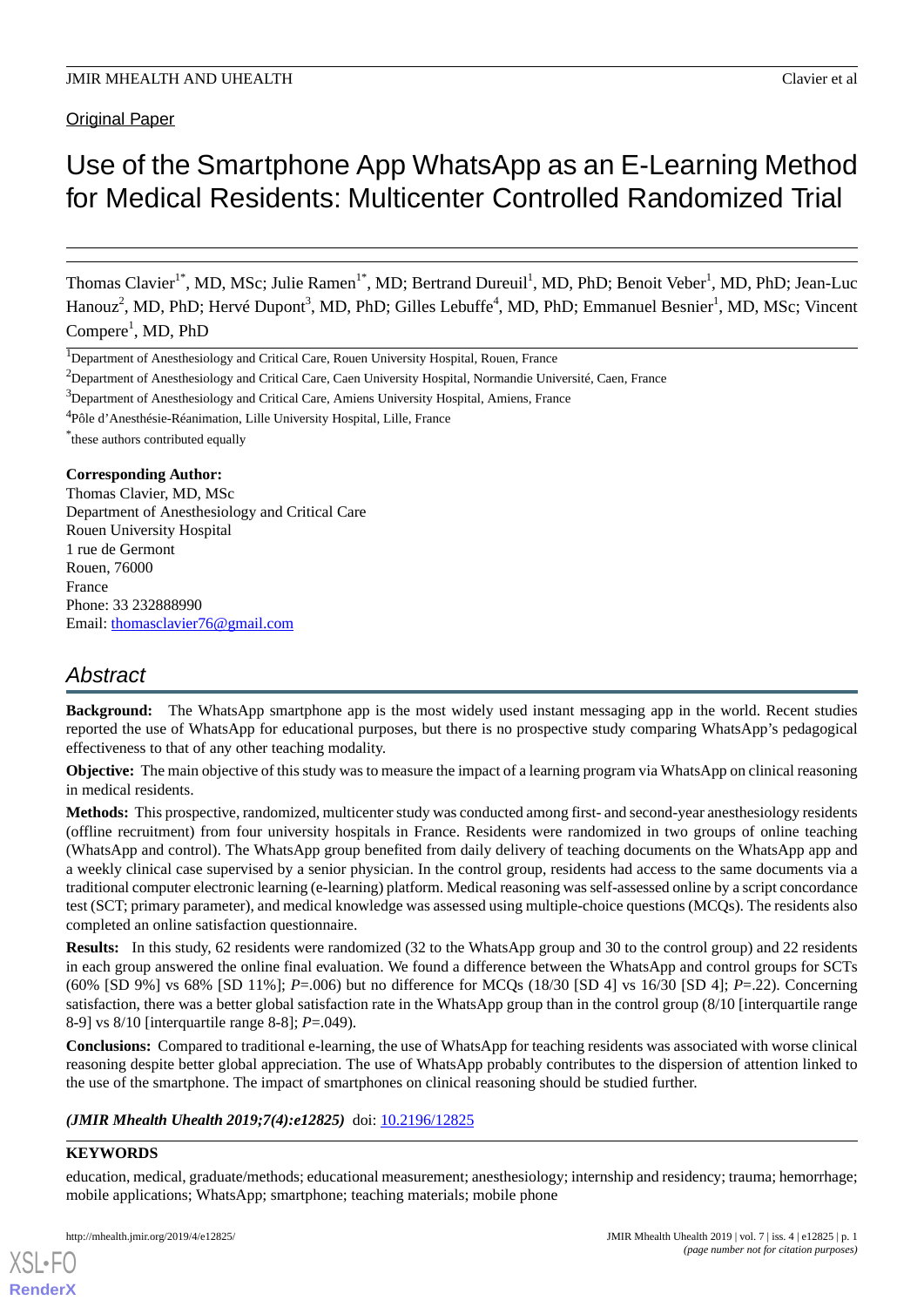# *Introduction*

Many computer-based teaching materials have been developed in recent years, and electronic learning (e-learning) is becoming increasingly popular in medical schools, with the appearance of guides on e-learning deployment [[1\]](#page-7-0). E-learning has many organizational advantages over face-to-face teaching: temporal and spatial flexibility for learners, live updates, and easy and uniform dissemination of teaching resources for teachers. Moreover, the emergence of social networks facilitates personal and professional communication and exchange [\[2](#page-7-1),[3\]](#page-7-2). The time spent on mobile phone screens per day ("screen time") has increased exponentially since the introduction of the latest-generation phones known as smartphones, in particular, among young people, leading to a growing interest of mobile learning (m-learning) among teachers [\[1](#page-7-0),[4-](#page-7-3)[6\]](#page-8-0).

The WhatsApp smartphone app, developed by WhatsApp Inc (owned by Facebook Inc, Menlo Park, CA), is the most widely used instant messaging app in the world, with more than one billion active users per month and more than 40 billion WhatsApp messages exchanged each day in 2016 [[7\]](#page-8-1). It allows communication between group participants without the need for unity in place or time. Participants are free to choose when they want to access the information posted and can view and interact with other group members regarding the information delivered at any time. In view of its popularity with medical students, it seems interesting to envisage a new use of WhatsApp, by orienting it toward an educational objective (with the opportunity to recover screen time from students) [[8](#page-8-2)[,9](#page-8-3)]. The first reports of the use of this app for educational purposes date to the early 2017, for teaching medical students or training pathology residents  $[10,11]$  $[10,11]$  $[10,11]$  $[10,11]$ . Both of these observational studies showed satisfaction among WhatsApp participants and highlighted the ease of use and the quick access to lessons through the app. However, there is no prospective study comparing WhatsApp to any other teaching modality.

Residents involved in tutored practice exchange groups have better medical reasoning, as evaluated by the script concordance test (SCT), which is a well-validated medical reasoning–assessment tool for residents [[12-](#page-8-6)[14](#page-8-7)]. Similar to practice exchange groups, WhatsApp allows direct communication between teachers and students with the possibility of discussing real clinical cases and commenting on residents'management of the case. Thus, we hypothesized that WhatsApp could have the same effect as practice exchange groups on clinical reasoning. The main objective of this study was to measure the impact of WhatsApp on clinical reasoning by using the SCT. As severe trauma is one of the leading causes of death in the world, with more than 5 million deaths, and posttraumatic hemorrhage is the leading cause of mortality, we selected posttraumatic hemorrhage management as the topic for our teaching and evaluation [[15\]](#page-8-8).

# *Methods*

# **Population Selection**

This prospective, randomized, unblinded, multicenter study was conducted among first- and second-year anesthesiology residents

from four French university hospitals with trauma center (Amiens, Caen, Lille, and Rouen) comparing WhatsApp to a control group. Since computer-based e-learning did not show any noninferiority compared to traditional teaching, it was chosen as a control teaching platform for this study [\[16](#page-8-9),[17\]](#page-8-10). The Ethics and Evaluation Committee for Non-Interventional Research of Rouen University Hospital approved the study (E2017-37). All participants received information before any study procedures were undertaken, and residents were invited to participate as subjects in the study. All information about and during the trial was sent by email, and participants knew that the WhatsApp group was the "intervention" group. Agreement to participate was provided online by email or telephone by each resident who could stop participating at any time.

The inclusion criteria were ongoing medical residency, possession of a mobile phone that could download the WhatsApp app, and attestation for agreement to use WhatsApp for this study. Noninclusion criteria were refusal to participate, noncompatibility of a mobile phone to download WhatsApp, and failure to download WhatsApp. This study was carried out in addition to the official teaching program of the residents and was not integrated into usual teaching nor did it replace previous teaching.

The primary measure was medical reasoning evaluated by the SCT. The secondary parameters were medical knowledge measured by multiple-choice questions (MCQ); feasibility and acceptability of using WhatsApp, assessed by collecting resident testimonials; the Cronbach coefficient alpha, calculated after optimizing the test for SCT  $[18]$  $[18]$ ; and self-assessment (by quantitative and semiquantitative numerical scales using a satisfaction questionnaire) of time spent working, quality of teaching, global satisfaction, teachers' availability, impression that the teaching met the learning objectives, relevance of clinical cases, and volume of teaching documents used.

#### **Study Procedures**

After inclusion, residents were randomized with their last names in two groups (WhatsApp and control) by author TC, using an online open-access app for stratification according to the student's hospital and year of residency [[19\]](#page-8-12). Concerning intervention or evaluation, this was a purely app- or Web-based trial without face-to-face components between resident and teachers. After randomization and before the beginning of the course, all residents were emailed a short evaluation with 10 SCTs and 10 MCQs on basic knowledge of anesthesiology (intensive care, regional anesthesia, obstetrics, etc) to check the initial comparability of the groups and to familiarize first-year residents with the SCT. Students returned the SCTs and MCQs by email after completing them. After this short evaluation, the WhatsApp group benefited from daily delivery of teaching documents specially prepared for easy readability on a smartphone (from Monday to Thursday, morning and afternoon; 2-4 documents/day; [Multimedia Appendix 1](#page-7-4)) through the WhatsApp app. These documents were inspired by the most recent guidelines on the management of traumatic hemorrhagic shock and were validated by anesthesiology teachers (VC, BV, and BD) [[20,](#page-8-13)[21\]](#page-8-14). It is strongly suggested that resolution of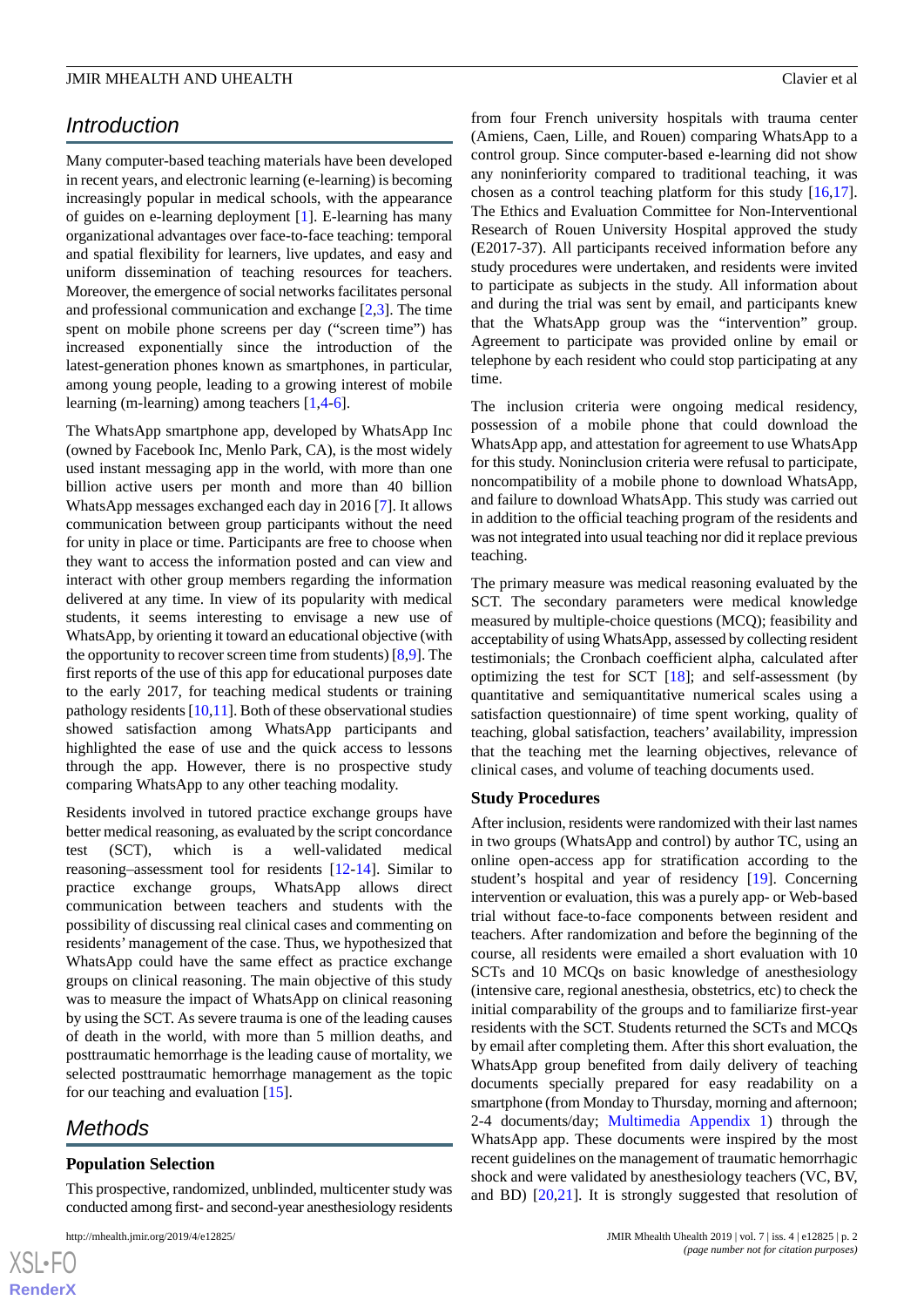clinical cases have a significant role in the acquisition of medical reasoning [[22](#page-8-15)[,23](#page-8-16)]. Thus, every Friday, residents were given a "step-by-step" clinical case on WhatsApp for 3-4 hours ([Multimedia Appendix 2](#page-7-5)), supervised by a senior anesthesiologist (TC) who questioned the residents (to create an interest in the clinical cases) and provided them with feedback and validation or correction, if necessary, as described in the practice exchange groups [[12\]](#page-8-6). Several screenshots of the use of WhatsApp for learning purposes during the protocol are presented in the [Multimedia Appendix 3](#page-7-6). The total duration of teaching was 3 weeks, and the choice of the length of the teaching period was based on both the availability of teachers and the estimated acceptability of students. In the control group, residents had access to the same documents via a computer e-learning platform, and the senior anesthesiologist teacher was available by email. They had access to the three clinical cases with their answers but had no live interaction with a teacher.

The two groups had the same program and learning objectives. Participants did not receive any documents during the weekends and were free to stop the courses at any time. The characteristics of WhatsApp-assisted m-learning and traditional e-learning used in this study are summarized in [Table 1.](#page-2-0) At the end of the teaching period, the two groups had the same formative evaluation by 29 SCTs and 30 MCQs sent by email and completed during the month following the end of the teaching period [\(Multimedia Appendices 4](#page-7-7) and [5\)](#page-7-8). Students returned the SCTs and MCQs by email after completing them. In case of nonresponse, residents were sent two reminders by email before being considered lost to follow-up. The residents of the two groups who responded to the final evaluation completed an online satisfaction questionnaire specifically created for this study (not previously validated in the literature; [Multimedia](#page-7-9) [Appendix 6\)](#page-7-9).

<span id="page-2-0"></span>**Table 1.** Characteristics of WhatsApp-assisted m-learning and control e-learning used in this study. The two groups had the same program, learning objectives, and educational documents.

| <b>Characteristics</b>                    | WhatsApp group $(m$ -learning <sup>a</sup> )                                                      | Control group (traditional e-learning <sup>b</sup> )                                                        |
|-------------------------------------------|---------------------------------------------------------------------------------------------------|-------------------------------------------------------------------------------------------------------------|
| Length of teaching                        | 3 weeks                                                                                           | 3 weeks                                                                                                     |
| Accessibility of educational<br>documents | Sent daily on WhatsApp from Monday to Friday                                                      | Available on a computer e-learning platform                                                                 |
| Teacher availability                      | Available and can be contacted by WhatsApp                                                        | Available and can be contacted by email                                                                     |
| Conduct of clinical cases                 | Live on Friday on WhatsApp, with questions and answers<br>from the teacher as the case progresses | Cases accessible on the platform with their answers.<br>Teacher available if the student has any questions. |

<sup>a</sup>m-learning: mobile learning.

b<sub>e-learning: electronic learning.</sub>

# **Design of the Script Concordance Test and Multiple-Choice Questions**

The MCQs and SCTs were written by one of the teachers (TC). They were directly related to issues covered during teaching and were reviewed (and possibly modified, if needed) by two other teachers (JR and VC). The SCTs were designed as previously described [[12](#page-8-6),[24\]](#page-8-17). The SCT confronted the residents with authentic uncertain clinical situations concerning traumatic hemorrhagic shock, which were described in vignettes, each corresponding to one of the previously set objectives. The clinical situations were problematic even for experienced clinicians, either because there were not enough data or the situations were ambiguous. There were several options for diagnosis, investigation, or treatment. The items (questions) were based on a panel of questions that an experienced clinician would consider relevant to this type of clinical setting. The item was consistent with the presentation of relevant options and new data (not described in the vignette). The task for the student was to determine the effect these new data on the status of the option. The resident's task was to assess, using a 5-point Likert scale, the influence of this new element on the diagnostic hypothesis, the plan for investigation, or the treatment. The different points on the scale corresponded to positive values (the option was enhanced by the new data), neutral values (the data did not change the status of the option), or negative values (this option was ruled out by the data). The scoring system was

an intrinsic value, even if that answer did not coincide with those of other experts. In the present study, a group of 13 anesthesiologist practitioners regularly involved in the management of traumatic hemorrhagic shock formed the expert panel. The principles of SCT are that for each item, the answer entitled the resident to a credit corresponding to the number of experts who had chosen it. All items had the same maximum credit, and raw scores were transformed proportionally to obtain a one-point credit for the answer that was chosen by most experts. Other choices received a partial credit. Thus, to calculate the scores, all results were divided by the number of individuals who had given answers chosen by the largest number of respondents. The total score for the test was the sum of all credits earned for each item. The total score was then transformed into a percentage score. An automatic correction software (freely accessible on the website of the University of Montreal) was used for scoring [\[25](#page-8-18)]. Each MCQ was worth one point, and it was possible for an MCQ to have several correct answers. To obtain a point for an MCQ, the resident had to tick all the correct answers and none of the incorrect ones. Otherwise, the student did not receive any points. The final rating was based on the total number of proposed MCQs.

based on the principle that any answer given by one expert had

#### **Statistical Analysis**

With regard to our previous publication on the use of SCT by anesthesiology residents, we assumed that a difference of 6%

 $XSI - F($ **[RenderX](http://www.renderx.com/)**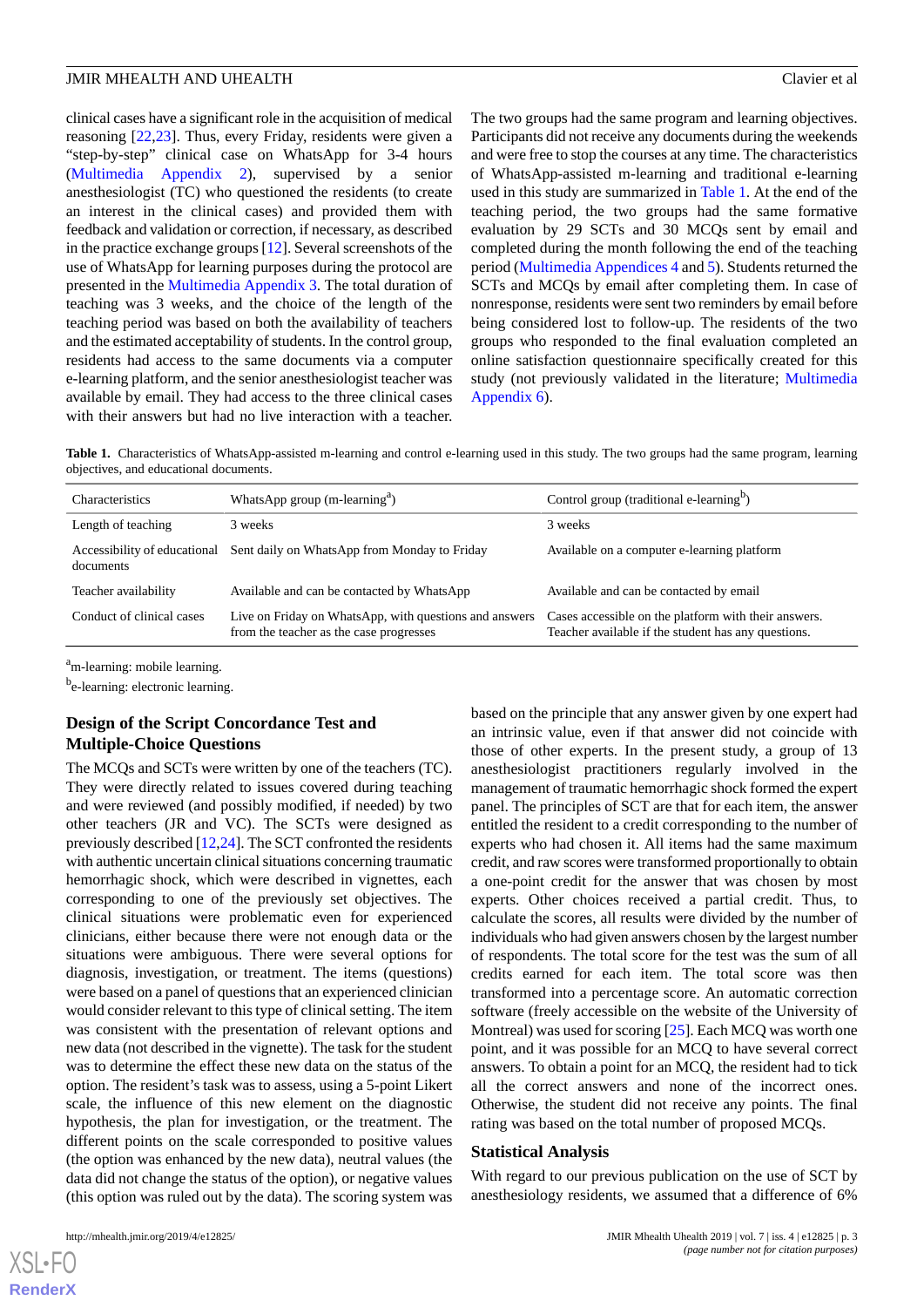between the two groups would be clinically significant [\[12](#page-8-6),[24\]](#page-8-17). Based on these findings, assuming that the SD was the same between the populations and using a power of 0.90 with a level of statistical significance at .05, it was estimated that 22 students should be analyzed in each group. A randomized study on e-learning showed that about a quarter of the students included do not participate or are lost to follow-up [\[26](#page-8-19)]. Based on these findings, it was estimated that a minimum of 28 students should be included in each group to be able to analyze 22 students.

The values are presented as number and percentage values for qualitative variables, as mean and SDs for quantitative variables with a normal distribution, and as median and interquartile range for quantitative variables with a non-normal distribution. Residents who did not respond to the final evaluation were excluded from the final analysis (lack of analyzable parameters). After performing a Shapiro-Wilk normality test, the quantitative variables were compared using a Student *t*test (if the distribution was normal) or a Mann-Whitney test (if the distribution was not normal). The qualitative variables were analyzed using a Fischer or a chi-square test. The significance threshold was set at .05. All statistics were analyzed using GraphPad PRISM software (v 5.0; GraphPad Software Inc, San Diego, CA).

# *Results*

#### **Residents' Characteristics**

Among 142 eligible anesthesiology residents, 62 (44%) agreed to participate and were randomized as follows: 32 to the WhatsApp group and 30 to the control group. Their main characteristics are summarized in [Table 2](#page-3-0). Two students randomized to the WhatsApp group were excluded after randomization. The first withdrew from the study for personal reasons, and the second was excluded following failure to download WhatsApp.

# **Results of the Script Concordance Tests and Multiple-Choice Questions**

The lessons took place from March 12 to 30, 2018. For final evaluation, SCTs including 12 scenarios for a total of 36 items were submitted to a panel of 13 experts. Thereafter, 7 items of the SCT were excluded (not enough variability in replies), leaving 29 items of SCT spread over 12 clinical situations. According to the recommendations of Lubarsky et al, we optimized SCT by performing a post-hoc analysis [[18\]](#page-8-11). Items with high variability, low variability, or binomial responses were excluded. We obtained a final version with 10 scenarios and 24 items. After this optimization, Cronbach coefficient alpha was .55. In the WhatsApp group, 20 residents answered the preliminary evaluation, 1 resident who responded to the preliminary evaluation did not answer the final evaluation, and 3 residents who did not respond to the preliminary evaluation answered the final evaluation. In the control group, 22 residents answered the preliminary evaluation, 1 resident who responded to the preliminary evaluation did not answer the final evaluation, and 1 resident who did not answer the preliminary evaluation answered the final evaluation. There was no demographic disparity between the residents who answered and those who did not answer the final evaluation. Their main characteristics are summarized in [Tables 3](#page-4-0) and [4.](#page-4-1) The flow chart of the study is presented in [Figure 1.](#page-5-0)

On the preliminary evaluation (before teaching), there was no significant difference between the WhatsApp and control groups for SCT (64% [SD 7%] vs 62% [SD 6%]; *P*=.41) or MCQ (8/10 [SD 1] vs 7/10 [SD 2]; *P*=.33), showing no difference in clinical reasoning or medical knowledge. For the final evaluation (after teaching), we found a significant difference between the WhatsApp and control groups for SCT (60% [SD 9%] vs 68% [SD 11%]; *P*=.006) but not for MCQs (18/30 [SD 4] vs 16/30 [SD 4]; *P*=.22). In the WhatsApp group, there was no difference in the SCT between the initial evaluation and the final evaluation  $(P=14)$ . In the control group, the SCT scores of the final evaluation were significantly higher than those of the initial evaluation (*P*=.02).

| Characteristic             | Control group $(n=30)$ , n $(\%)$ | WhatsApp group $(n=32)$ , n $(\%)$ |
|----------------------------|-----------------------------------|------------------------------------|
| Year of residency          |                                   |                                    |
| First                      | 14(47)                            | 14(44)                             |
| Second                     | 16(53)                            | 18(56)                             |
| <b>Sex</b>                 |                                   |                                    |
| Male                       | 17(57)                            | 23(72)                             |
| Female                     | 13(43)                            | 9(28)                              |
| <b>University hospital</b> |                                   |                                    |
| Rouen                      | 10(33)                            | 11(34)                             |
| Lille                      | 10(33)                            | 11(34)                             |
| Caen                       | 6(20)                             | 5(16)                              |
| Amiens                     | 4(14)                             | 5(16)                              |

#### <span id="page-3-0"></span>**Table 2.** Demographic characteristics of the residents.

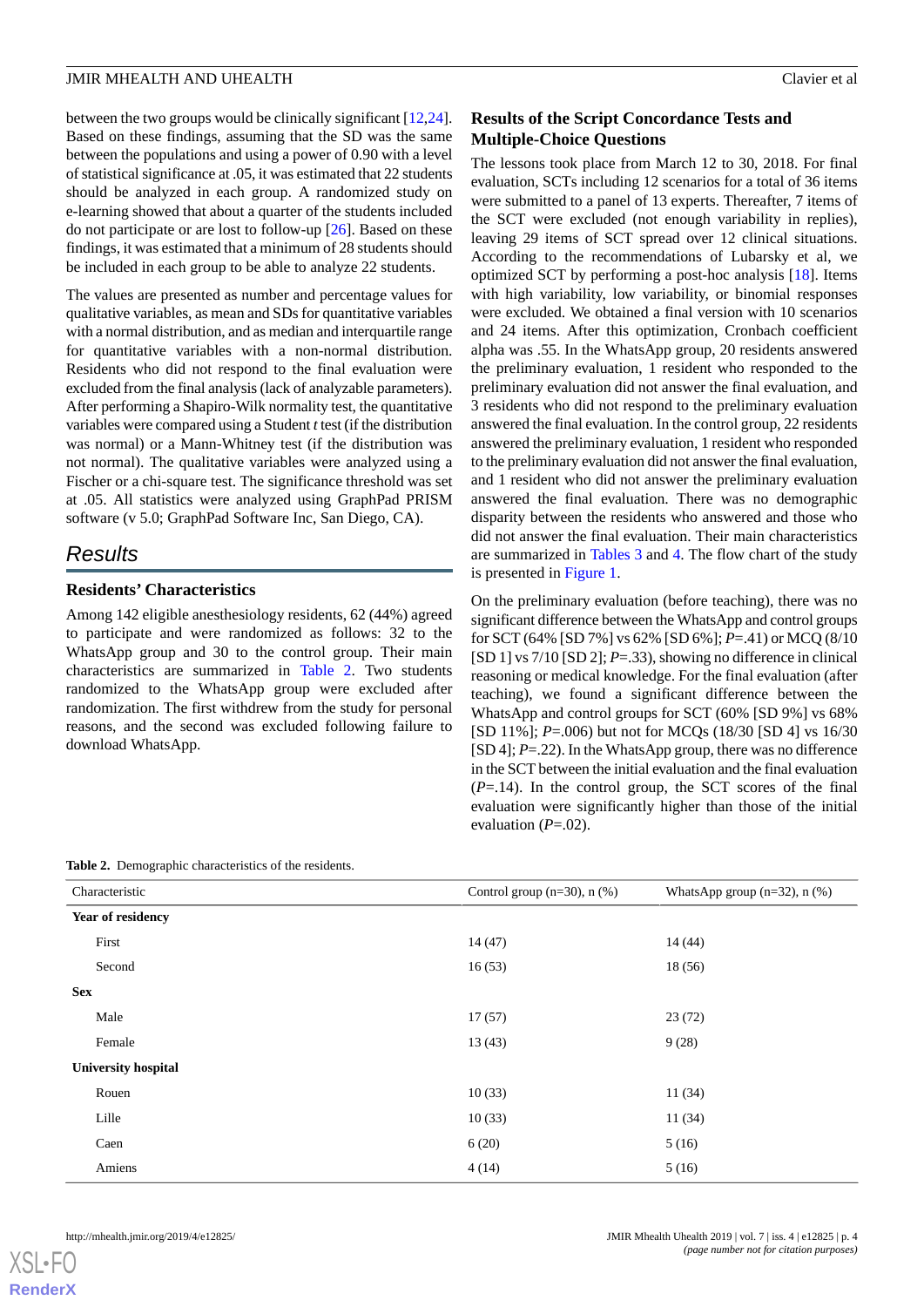<span id="page-4-0"></span>**Table 3.** Demographic characteristics of residents who answered the final evaluation.

| Characteristic             | Control group $(n=22)$ , n $(\%)$ | WhatsApp group $(n=22)$ , n $(\%)$ |
|----------------------------|-----------------------------------|------------------------------------|
| Year of residency          |                                   |                                    |
| First                      | 9(41)                             | 9(41)                              |
| Second                     | 13(59)                            | 13 (59)                            |
| <b>Sex</b>                 |                                   |                                    |
| Male                       | 14(64)                            | 16(73)                             |
| Female                     | 8(36)                             | 6(27)                              |
| <b>University hospital</b> |                                   |                                    |
| Rouen                      | 10(45)                            | 10(45)                             |
| Lille                      | 6(27)                             | 5(23)                              |
| Caen                       | 5(23)                             | 4(18)                              |
| Amiens                     | 1(5)                              | 2(10)                              |

<span id="page-4-1"></span>**Table 4.** Demographic characteristics of residents who did not answer the final evaluation.

| Characteristic             | Control group $(n=8)$ , n $(\%)$ | WhatsApp group $(n=8)$ , n $(\%)$ |
|----------------------------|----------------------------------|-----------------------------------|
| Year of residency          |                                  |                                   |
| First                      | 5(63)                            | 3(37)                             |
| Second                     | 3(37)                            | 5(63)                             |
| <b>Sex</b>                 |                                  |                                   |
| Male                       | 3(37)                            | 5(63)                             |
| Female                     | 5(63)                            | 3(37)                             |
| <b>University hospital</b> |                                  |                                   |
| Rouen                      | 0(0)                             | 0(0)                              |
| Lille                      | 4(50)                            | 4(50)                             |
| Caen                       | 1(13)                            | 1(13)                             |
| Amiens                     | 3(37)                            | 3(37)                             |

#### **Use of WhatsApp and Residents' Satisfaction**

The residents of the two groups who filled the final evaluation were asked to fill an online satisfaction questionnaire. Twenty (67%) residents in the WhatsApp group and 13 (43%) residents in the control group answered this questionnaire. All the scores from the satisfaction evaluation had a non-normal distribution. There was a difference between the WhatsApp and control groups, with the WhatsApp group showing a better global satisfaction rate (8/10 [interquartile range, 8-9] vs 8/10 [interquartile range 8-8]; *P*=.049), a better feeling that the lessons met the learning objectives (10/10 [interquartile range 8-10] vs 8/10 [interquartile range 7-10]; *P*=.03), and a feeling that the teachers were more available (10/10 [interquartile range 9-10] vs 9/10 [interquartile range 8-10]; *P*=.007). We found no differences between the WhatsApp and control groups in terms

of the perceived quality of educational materials (9/10 [interquartile range 8-10] vs 8/10 [interquartile range 8-10]; *P*=.15), the usefulness and relevance of clinical cases (10/10) [interquartile range 8-10] vs 9/10 [interquartile range 7-10]; *P*=.40), the quantity of teaching documents used by the residents (in the WhatsApp group, 14 residents [70%] used more than 50% of the documents and 6 [30%] used less than 50% of the documents; in the control group, 10 residents [77%] used more than 50% of the documents and 3 [23%] used less than 50% of the documents;  $P=0.66$ , or the time spent working on the program (in the WhatsApp group, 2 residents [10%] spent between 5 h and 10 h and 18 [90%] spent between 1 h and 5 h; in the control group, 4 residents [31%] spent between 5 h and 10 h and 9 [69%] spent between 1 h and 5 h; *P*=.18). [Textbox](#page-5-1) [1](#page-5-1) presents quotes from the free comments section of the satisfaction questionnaire of the WhatsApp group.

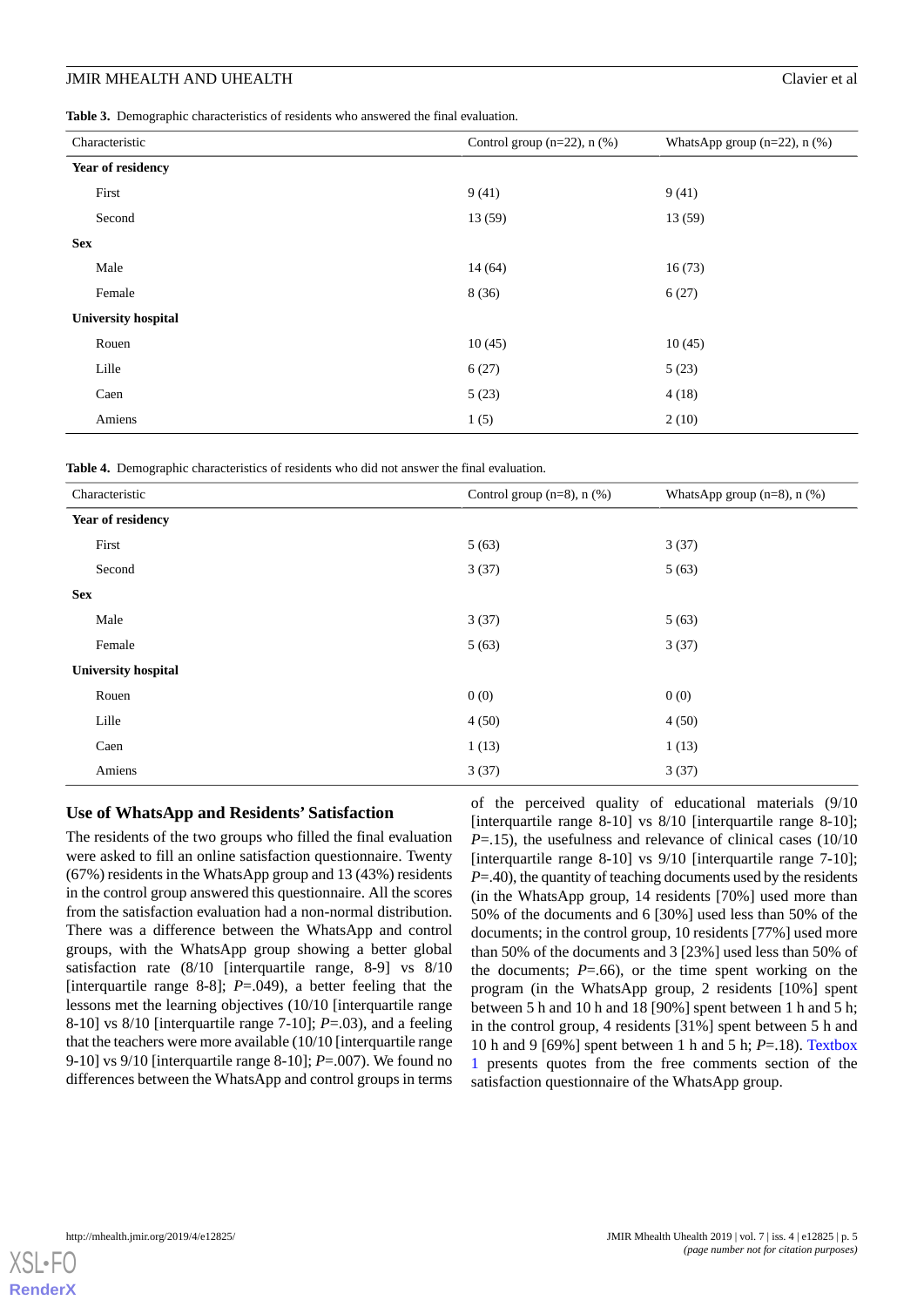<span id="page-5-0"></span>**Figure 1.** Flowchart of the study. e-learning: electronic learning; MCQ: multiple-choice question; SCT: script concordance test.



<span id="page-5-1"></span>**Textbox 1.** Quotes from the free comments section of the satisfaction questionnaire (WhatsApp group residents).

"For participation to the Friday clinical case it depends on the availability of everyone. The fact that it is on whatsapp makes it easier to communicate and ask questions. Having notifications is more motivating to consult documents than on a platform."

"Having what's app notifications allows me to be more assiduous, the possibility to ask questions directly in the conversation is a big advantage, it sometimes allows small discussions, so very useful. Great classes, interesting cases, and not feeling evaluated is fun. Suggestion: a new session."

"The documents were very well done, difficult on Friday to answer all the questions of the clinical cases online according to our occupations in the ward."

"Very good idea to teach via WhatsApp, which allows to be informed quickly of the presence of new educational documents and to have regular reminder shots since the notifications are displayed. Doing clinical cases on the application during a day with the participation of several people is very instructive. The only problem is that the documents are difficult to consult on a small telephone, perhaps it would be necessary to adapt the documents in the form of slides format telephone. Otherwise it was great! High quality educational documents. Thank you!"

"Interesting to be able to consult documents via whatsapp. As far as Friday clinical cases are concerned, it is quite difficult to switch between ward presence or other obligations and whatsapp."

"Very nice project. I think it's useful to have cards per whatsapp but the flow was too high: 4 documents per day, we end up having too much delay in the readings."

"The idea is good but it's quite laborious to read lessons on a mobile phone, especially long pdf. The well ventilated and clear synthetic dcouments [sic] are on the other hand interesting. It is also interesting to be able to ask questions directly and get quick answers. But it can't replace classical education."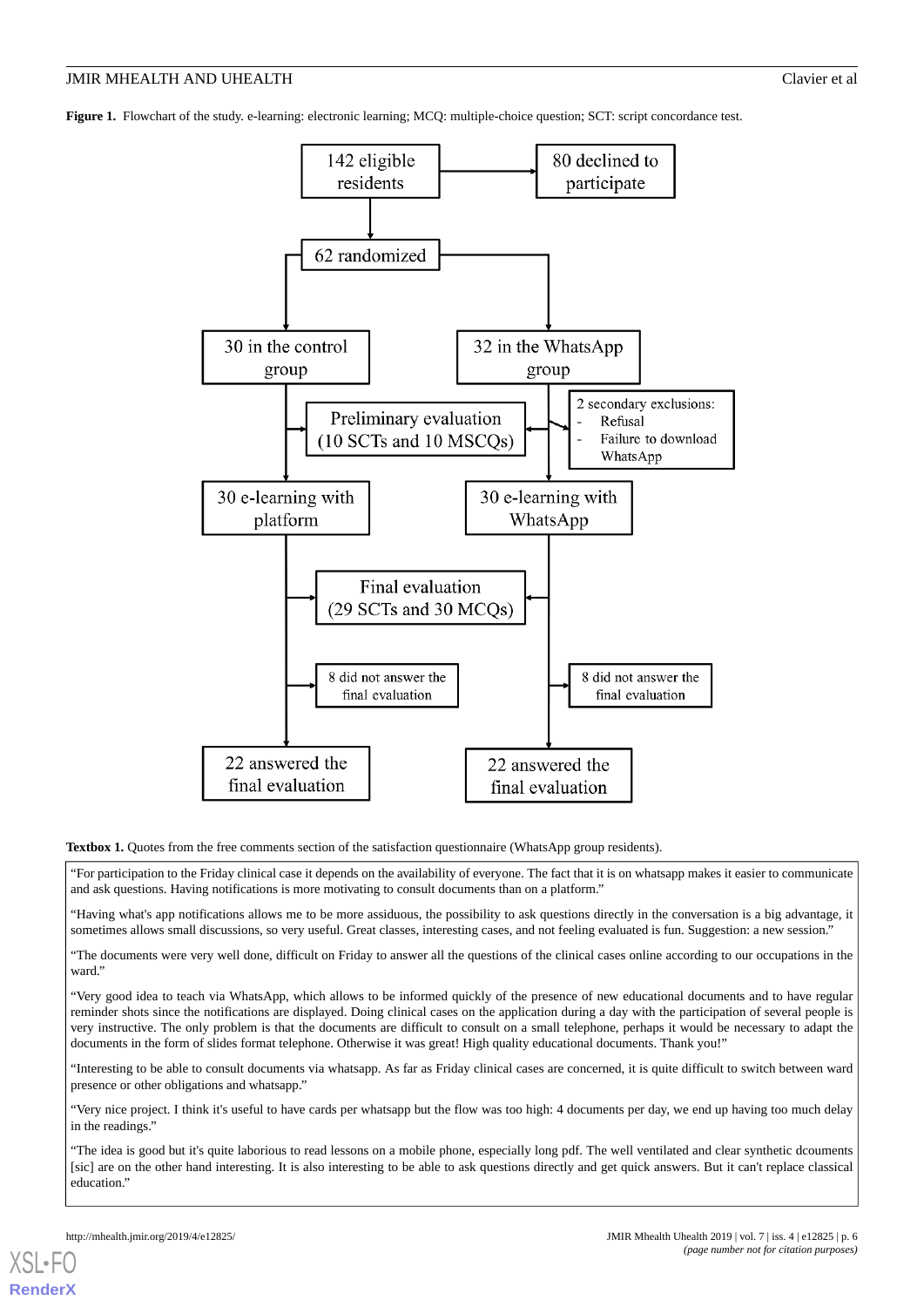# *Discussion*

#### **Principal Results**

This randomized, multicenter study is the first to focus on the impact of WhatsApp on clinical reasoning in medical students. We found that the use of WhatsApp, instead of a traditional e-learning platform, to teach a specific topic was associated with worse clinical reasoning despite better global appreciation.

#### **Comparison With Prior Work**

Several recent studies have reported the potential interest of specific smartphone apps in medical education, but our objective was to assess the interest of a very widely used nonmedical app (thus easily usable by all) for teaching [[27-](#page-8-20)[29\]](#page-9-0). Given that WhatsApp allows interaction between teachers and students, with the possibility of discussing clinical cases, we believed its use would improve medical reasoning, as previously described for face-to-face practice exchange groups [\[12](#page-8-6)]. We did not find any difference in the global amount of work or the number of educational documents consulted, which is consistent with similar personal work between the two groups. It has been shown that e-learning methods improve the medical knowledge of health care professionals [\[28](#page-9-1)]. The absence of a difference in the medical knowledge assessed by MCQs shows that the weakness of clinical reasoning related to WhatsApp is not related to less knowledge of the subject. We can therefore assume that this decrease in the quality of reasoning is directly related to WhatsApp or the use of a smartphone. It is likely that reading on WhatsApp between two other activities was less effective than time spent solely on an e-learning platform. A recent study showed that a smartphone app dedicated to teaching medical students Dermatology, in combination with traditional teaching, improved medical knowledge measured by MCQs [[27\]](#page-8-20). Although we did not find any improvement in medical knowledge in our work, the smartphone was seen as an alternative to conventional e-learning and not as a complement. It is interesting to note that in the literature, most of the educational benefits reported with smartphone use stem from very "visual" specialties (Dermatology or Pathology) and that this tool, which allows easy communication of iconography, is probably more relevant in this context than in "less visual" medical specialties [\[10](#page-8-4),[27\]](#page-8-20).

Residents pointed out two limitations: the difficulty of participating in clinical cases on Friday in parallel with their usual activities and the difficulty in referring to documents on small smartphone screens. Unlike for practice exchange groups, there was no time dedicated specifically to clinical case resolution on WhatsApp, and residents had to respond in addition to their usual activities [\[12](#page-8-6)]. This probably favored a multitasking activity with a difficulty to focus on the pedagogical content. However, it is interesting to note that the comments from WhatsApp residents were very positive, with a higher overall satisfaction rating. The novelty and originality of the concept probably contributed to this satisfaction, but it underlines the fact that the students were not aware of the possible negative impact of the use of WhatsApp. A recent randomized pedagogic study assessed the impact of learning modules using m-learning on knowledge gain, skill gain, and

 $XSI - F($ **[RenderX](http://www.renderx.com/)** satisfaction for otorhinolaryngology and head and neck surgery disorders in undergraduate medical students [\[28](#page-9-1)]. Despite the absence of differences in knowledge gain in the mobile interactive multimedia group, satisfaction was higher in the mobile group (like in our cohort). Therefore, we can assume that our data are concordant with the literature on m-learning.

Finally, the daily use of WhatsApp for medical education probably contributes to the dispersion of attention linked to the use of the smartphone. In view of these results, it does not seem justified to continue to develop WhatsApp for teaching medical reasoning to medical residents. However, the targeted use of WhatsApp with other educational objectives (eg, medical imaging or video) remains to be evaluated and should be the subject of future randomized studies. It is known that blended learning can have a beneficial effect on knowledge acquisition in health professions [\[30](#page-9-2)]. Thus, it might also be interesting to study the use of WhatsApp as a complement to another form of teaching. Given the increasing use of smartphones by health workers, it also seems appropriate to consider future work to assess the quality of clinical reasoning between two populations of physicians with or without usual smartphone use in hospitals.

#### **Limitations**

Our study has several limitations. First, the Cronbach coefficient alpha in our SCT evaluation was low. The minimum coefficient usually retained for normative evaluations is 0.7, but in our work the evaluation was only formative and integrated into teaching. The limited number of SCTs probably explains this low coefficient. However, teaching in a specific and specialized area made it difficult to find at least 60 SCTs (as is usually recommended) without redundancy [\[18](#page-8-11)]. Second, residents' participation in our work was limited: Only 62 of 142 residents participated. As previously observed, self-training with e-learning is impacted by a significant dropout rate [[26\]](#page-8-19). In our work, only 22 of the 30 residents participated in the final evaluation. As this teaching was optional, participation in our study represented additional personal work for the residents. It is therefore possible that the majority of residents were discouraged by this prospect. In addition, residents without smartphones or those who did not wish to use WhatsApp logically refused to participate. Third, we could not prevent cross-communication among students while they answered the SCTs and MCQs, and the residents could have communicated with each other during the final evaluation. The fact that this evaluation was not sanctioned and had no value, as it was not integrated into usual teaching methods, probably limited this communication. Finally, we did not use a prevalidated questionnaire to measure satisfaction. As we wanted to evaluate specific points related to the use of WhatsApp in our population, we created a new dedicated questionnaire, but this choice made it more difficult to compare our satisfaction results to those of others.

#### **Conclusions**

Compared to traditional e-learning, the use of WhatsApp as an m-learning method for residents teaching is associated with worse clinical reasoning despite better global appreciation. The use of the WhatsApp app probably contributes to the dispersion of attention linked to the use of the smartphone.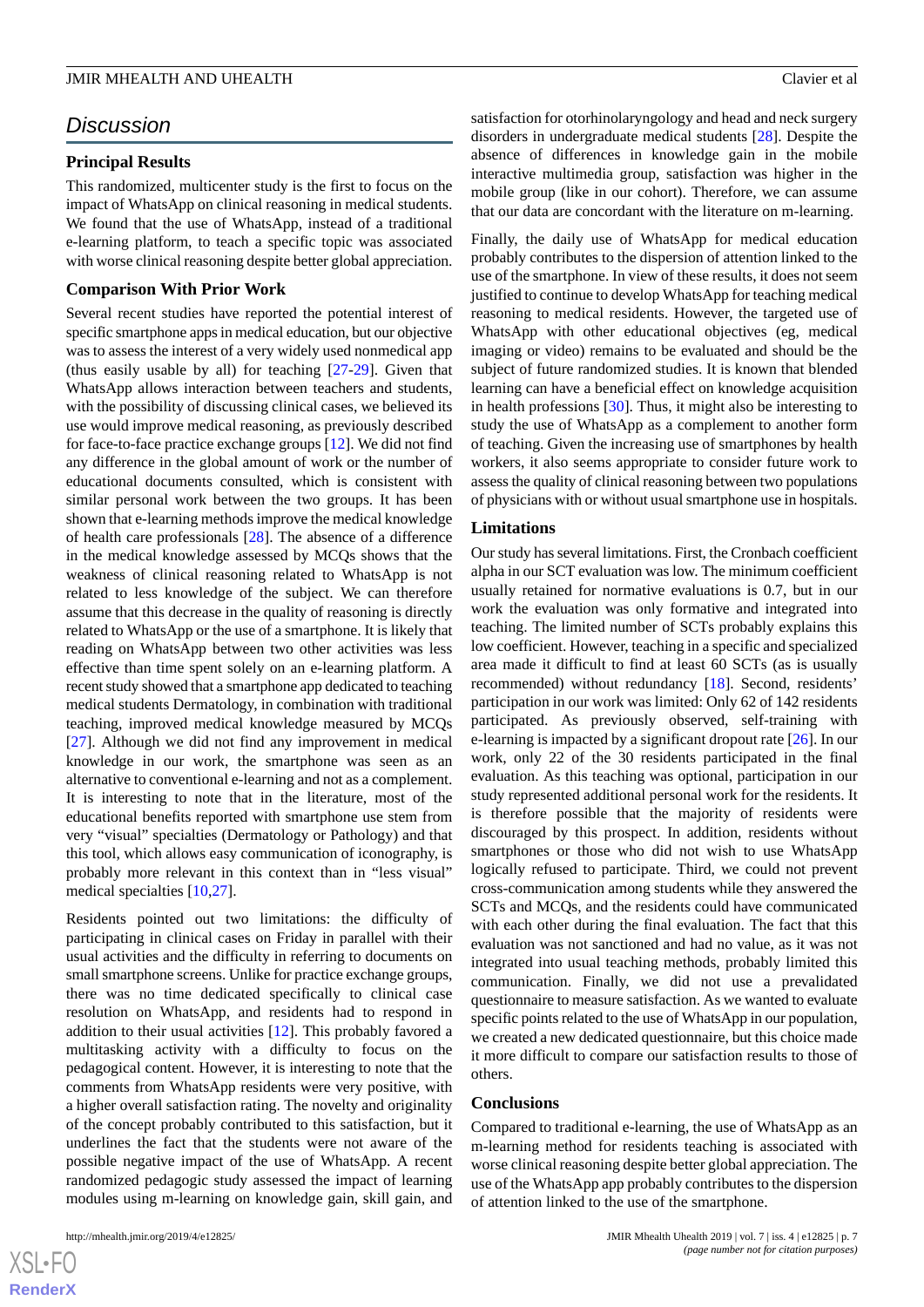#### **Acknowledgments**

The authors are grateful to Nikki Sabourin-Gibbs, Rouen University Hospital, for her help in editing the manuscript; to all the senior anesthesiologists from Caen and Rouen University Hospitals who agreed to be experts for SCT answers; and to all the anesthesiology residents who agreed to participate in this work. Funding support was provided solely from departmental sources.

## **Conflicts of Interest**

<span id="page-7-4"></span>None declared.

# **Multimedia Appendix 1**

Teaching documents especially prepared for easy readability on a smartphone (in French with English translation).

<span id="page-7-5"></span>[[PDF File \(Adobe PDF File\), 3MB](https://jmir.org/api/download?alt_name=mhealth_v7i4e12825_app1.pdf&filename=7b0010e8b9f4c47026d25ee8ce0c1d90.pdf)-[Multimedia Appendix 1\]](https://jmir.org/api/download?alt_name=mhealth_v7i4e12825_app1.pdf&filename=7b0010e8b9f4c47026d25ee8ce0c1d90.pdf)

# **Multimedia Appendix 2**

"Step-by-step" clinical cases (in French with English translation).

<span id="page-7-6"></span>[[PDF File \(Adobe PDF File\), 428KB-Multimedia Appendix 2](https://jmir.org/api/download?alt_name=mhealth_v7i4e12825_app2.pdf&filename=204dbd77b1c7597f8effe7727a7546f1.pdf)]

# **Multimedia Appendix 3**

<span id="page-7-7"></span>Several examples of the use of WhatsApp for learning purposes during the protocol (screenshots in French with English translation).

[[PDF File \(Adobe PDF File\), 741KB-Multimedia Appendix 3](https://jmir.org/api/download?alt_name=mhealth_v7i4e12825_app3.pdf&filename=b943f86ca2f3e9dfd0965fd952fa1f29.pdf)]

# **Multimedia Appendix 4**

<span id="page-7-8"></span>Script concordance test used for the final evaluation (in French with English translation).

[[PDF File \(Adobe PDF File\), 632KB-Multimedia Appendix 4](https://jmir.org/api/download?alt_name=mhealth_v7i4e12825_app4.pdf&filename=e166e2391be27d1e4ed0f78066891cbf.pdf)]

# **Multimedia Appendix 5**

<span id="page-7-9"></span>Multiple-choice questions used for the final evaluation (in French with English translation).

[[PDF File \(Adobe PDF File\), 720KB-Multimedia Appendix 5](https://jmir.org/api/download?alt_name=mhealth_v7i4e12825_app5.pdf&filename=62950c61f0082c1f01f8fa65aef71455.pdf)]

# **Multimedia Appendix 6**

Online satisfaction questionnaire (in French with English translation).

[[PDF File \(Adobe PDF File\), 550KB-Multimedia Appendix 6](https://jmir.org/api/download?alt_name=mhealth_v7i4e12825_app6.pdf&filename=e8cd6d9d149810691c05f0015a8d8b57.pdf)]

# **Multimedia Appendix 7**

<span id="page-7-0"></span>CONSORT‐EHEALTH checklist (V 1.6.1).

<span id="page-7-1"></span>[[PDF File \(Adobe PDF File\), 2MB](https://jmir.org/api/download?alt_name=mhealth_v7i4e12825_app7.pdf&filename=3491941eae9f57cb9e18696e09e0d5d2.pdf)-[Multimedia Appendix 7\]](https://jmir.org/api/download?alt_name=mhealth_v7i4e12825_app7.pdf&filename=3491941eae9f57cb9e18696e09e0d5d2.pdf)

# <span id="page-7-2"></span>**References**

- <span id="page-7-3"></span>1. Ellaway R, Masters K. AMEE Guide 32: e-Learning in medical education Part 1: Learning, teaching and assessment. Med Teach 2008 Jun;30(5):455-473. [doi: [10.1080/01421590802108331](http://dx.doi.org/10.1080/01421590802108331)] [Medline: [18576185](http://www.ncbi.nlm.nih.gov/entrez/query.fcgi?cmd=Retrieve&db=PubMed&list_uids=18576185&dopt=Abstract)]
- 2. Alsobayel H. Use of Social Media for Professional Development by Health Care Professionals: A Cross-Sectional Web-Based Survey. JMIR Med Educ 2016 Sep 12;2(2):e15 [\[FREE Full text\]](http://mededu.jmir.org/2016/2/e15/) [doi: [10.2196/mededu.6232\]](http://dx.doi.org/10.2196/mededu.6232) [Medline: [27731855](http://www.ncbi.nlm.nih.gov/entrez/query.fcgi?cmd=Retrieve&db=PubMed&list_uids=27731855&dopt=Abstract)]
- 3. Chan WS, Leung AY. Use of Social Network Sites for Communication Among Health Professionals: Systematic Review. J Med Internet Res 2018 Mar 28;20(3):e117. [doi: [10.2196/jmir.8382\]](http://dx.doi.org/10.2196/jmir.8382) [Medline: [29592845](http://www.ncbi.nlm.nih.gov/entrez/query.fcgi?cmd=Retrieve&db=PubMed&list_uids=29592845&dopt=Abstract)]
- 4. Christensen MA, Bettencourt L, Kaye L, Moturu ST, Nguyen KT, Olgin JE, et al. Direct Measurements of Smartphone Screen-Time: Relationships with Demographics and Sleep. PLoS One 2016;11(11):e0165331 [[FREE Full text](http://dx.plos.org/10.1371/journal.pone.0165331)] [doi: [10.1371/journal.pone.0165331\]](http://dx.doi.org/10.1371/journal.pone.0165331) [Medline: [27829040](http://www.ncbi.nlm.nih.gov/entrez/query.fcgi?cmd=Retrieve&db=PubMed&list_uids=27829040&dopt=Abstract)]
- 5. Eggermont S, Bloemendaal PM, van Baalen JM. E-learning any time any place anywhere on mobile devices. Perspect Med Educ 2013 Mar 30 [\[FREE Full text\]](http://europepmc.org/abstract/MED/23670682) [doi: [10.1007/s40037-013-0045-4\]](http://dx.doi.org/10.1007/s40037-013-0045-4) [Medline: [23670682\]](http://www.ncbi.nlm.nih.gov/entrez/query.fcgi?cmd=Retrieve&db=PubMed&list_uids=23670682&dopt=Abstract)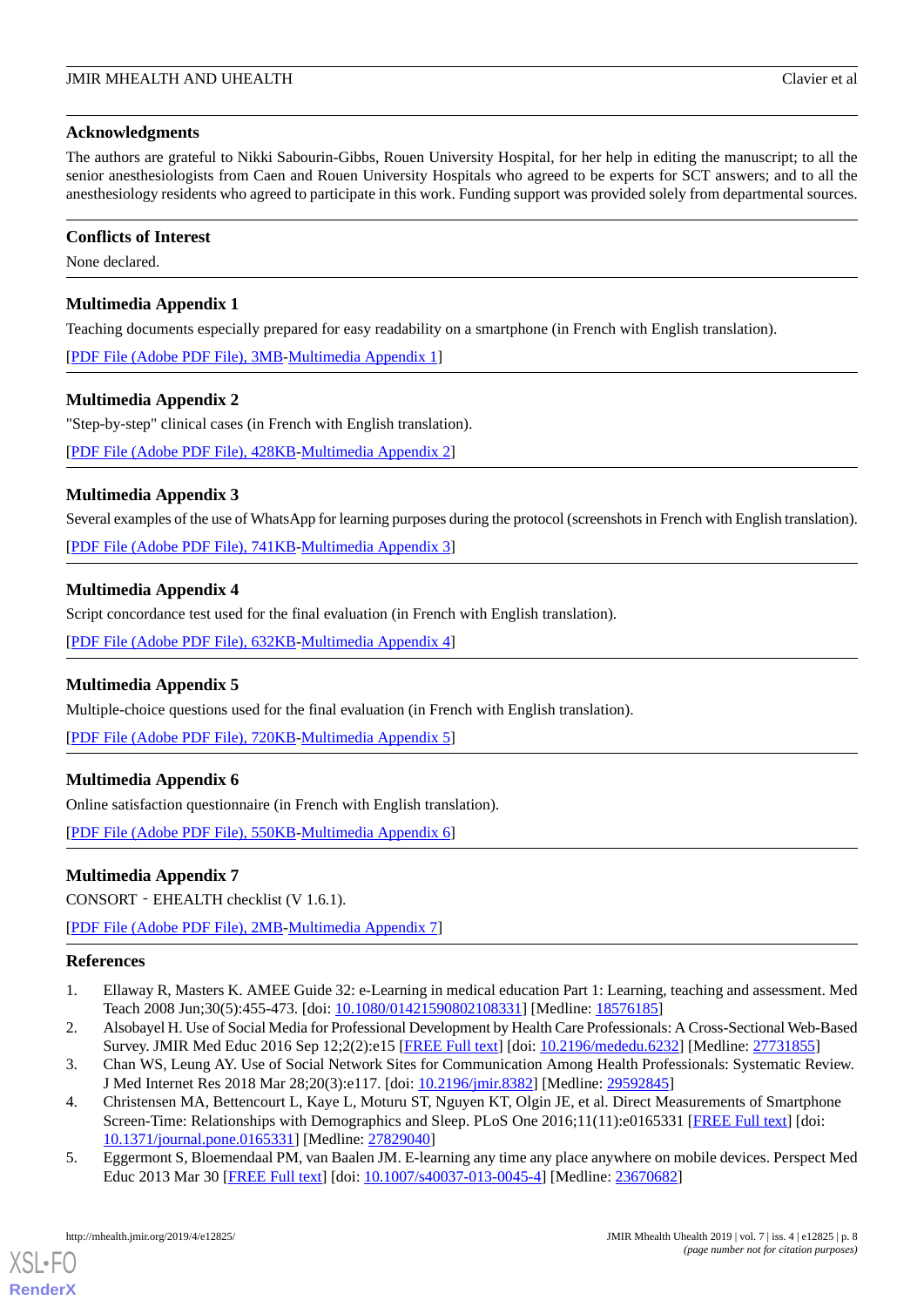- <span id="page-8-0"></span>6. Masters K, Ellaway RH, Topps D, Archibald D, Hogue RJ. Mobile technologies in medical education: AMEE Guide No. 105. Med Teach 2016 Jun;38(6):537-549. [doi: [10.3109/0142159X.2016.1141190](http://dx.doi.org/10.3109/0142159X.2016.1141190)] [Medline: [27010681](http://www.ncbi.nlm.nih.gov/entrez/query.fcgi?cmd=Retrieve&db=PubMed&list_uids=27010681&dopt=Abstract)]
- <span id="page-8-1"></span>7. Meola A. Business Insider French. WhatsApp is the most popular chat app in more than half the world Internet URL: [http:/](http://www.businessinsider.fr/us/whatsapp-is-the-most-popular-chat-app-in-more-than-half-the-world-2016-5/) [/www.businessinsider.fr/us/whatsapp-is-the-most-popular-chat-app-in-more-than-half-the-world-2016-5/](http://www.businessinsider.fr/us/whatsapp-is-the-most-popular-chat-app-in-more-than-half-the-world-2016-5/) [accessed 2018-11-12] [\[WebCite Cache ID 73sJKGsIb\]](http://www.webcitation.org/

                                73sJKGsIb)
- <span id="page-8-2"></span>8. AlFaris E, Irfan F, Ponnamperuma G, Jamal A, Van der Vleuten C, Al Maflehi N, et al. The pattern of social media use and its association with academic performance among medical students. Med Teach 2018 Dec;40(sup1):S77-S82. [doi: [10.1080/0142159X.2018.1465536](http://dx.doi.org/10.1080/0142159X.2018.1465536)] [Medline: [29732945\]](http://www.ncbi.nlm.nih.gov/entrez/query.fcgi?cmd=Retrieve&db=PubMed&list_uids=29732945&dopt=Abstract)
- <span id="page-8-4"></span><span id="page-8-3"></span>9. Jamal A, Temsah M, Khan SA, Al-Eyadhy A, Koppel C, Chiang MF. Mobile Phone Use Among Medical Residents: A Cross-Sectional Multicenter Survey in Saudi Arabia. JMIR Mhealth Uhealth 2016 May 19;4(2):e61 [\[FREE Full text](http://mhealth.jmir.org/2016/2/e61/)] [doi: [10.2196/mhealth.4904](http://dx.doi.org/10.2196/mhealth.4904)] [Medline: [27197618](http://www.ncbi.nlm.nih.gov/entrez/query.fcgi?cmd=Retrieve&db=PubMed&list_uids=27197618&dopt=Abstract)]
- <span id="page-8-5"></span>10. Goyal A, Tanveer N, Sharma P. WhatsApp for Teaching Pathology Postgraduates: A Pilot Study. J Pathol Inform 2017;8:6 [[FREE Full text](http://www.jpathinformatics.org/article.asp?issn=2153-3539;year=2017;volume=8;issue=1;spage=6;epage=6;aulast=Goyal)] [doi: [10.4103/2153-3539.201111\]](http://dx.doi.org/10.4103/2153-3539.201111) [Medline: [28400995](http://www.ncbi.nlm.nih.gov/entrez/query.fcgi?cmd=Retrieve&db=PubMed&list_uids=28400995&dopt=Abstract)]
- <span id="page-8-6"></span>11. Raiman L, Antbring R, Mahmood A. WhatsApp messenger as a tool to supplement medical education for medical students on clinical attachment. BMC Med Educ 2017 Jan 06;17(1):7 [[FREE Full text](https://bmcmededuc.biomedcentral.com/articles/10.1186/s12909-017-0855-x)] [doi: [10.1186/s12909-017-0855-x](http://dx.doi.org/10.1186/s12909-017-0855-x)] [Medline: [28061777](http://www.ncbi.nlm.nih.gov/entrez/query.fcgi?cmd=Retrieve&db=PubMed&list_uids=28061777&dopt=Abstract)]
- 12. Compère V, Abily J, Moriceau J, Gouin A, Veber B, Dupont H, et al. Residents in tutored practice exchange groups have better medical reasoning as measured by script concordance test: a controlled, nonrandomized study. J Clin Anesth 2016 Aug;32:236-241. [doi: [10.1016/j.jclinane.2016.03.012\]](http://dx.doi.org/10.1016/j.jclinane.2016.03.012) [Medline: [27290981\]](http://www.ncbi.nlm.nih.gov/entrez/query.fcgi?cmd=Retrieve&db=PubMed&list_uids=27290981&dopt=Abstract)
- <span id="page-8-7"></span>13. Ducos G, Lejus C, Sztark F, Nathan N, Fourcade O, Tack I, et al. The Script Concordance Test in anesthesiology: Validation of a new tool for assessing clinical reasoning. Anaesth Crit Care Pain Med 2015 Feb;34(1):11-15. [doi: [10.1016/j.accpm.2014.11.001\]](http://dx.doi.org/10.1016/j.accpm.2014.11.001) [Medline: [25829309\]](http://www.ncbi.nlm.nih.gov/entrez/query.fcgi?cmd=Retrieve&db=PubMed&list_uids=25829309&dopt=Abstract)
- <span id="page-8-8"></span>14. Bursztejn A, Cuny J, Adam J, Sido L, Schmutz J, de Korwin J, et al. Usefulness of the script concordance test in dermatology. J Eur Acad Dermatol Venereol 2011 Dec;25(12):1471-1475. [doi: [10.1111/j.1468-3083.2011.04008.x\]](http://dx.doi.org/10.1111/j.1468-3083.2011.04008.x) [Medline: [22077872\]](http://www.ncbi.nlm.nih.gov/entrez/query.fcgi?cmd=Retrieve&db=PubMed&list_uids=22077872&dopt=Abstract)
- <span id="page-8-10"></span><span id="page-8-9"></span>15. Dutton RP, Stansbury LG, Leone S, Kramer E, Hess JR, Scalea TM. Trauma mortality in mature trauma systems: are we doing better? An analysis of trauma mortality patterns, 1997-2008. J Trauma 2010 Sep;69(3):620-626. [doi: [10.1097/TA.0b013e3181bbfe2a](http://dx.doi.org/10.1097/TA.0b013e3181bbfe2a)] [Medline: [20093983](http://www.ncbi.nlm.nih.gov/entrez/query.fcgi?cmd=Retrieve&db=PubMed&list_uids=20093983&dopt=Abstract)]
- 16. Cook DA, Levinson AJ, Garside S, Dupras DM, Erwin PJ, Montori VM. Internet-based learning in the health professions: a meta-analysis. JAMA 2008 Sep 10;300(10):1181-1196. [doi: [10.1001/jama.300.10.1181\]](http://dx.doi.org/10.1001/jama.300.10.1181) [Medline: [18780847](http://www.ncbi.nlm.nih.gov/entrez/query.fcgi?cmd=Retrieve&db=PubMed&list_uids=18780847&dopt=Abstract)]
- <span id="page-8-12"></span><span id="page-8-11"></span>17. Kulier R, Coppus SFPJ, Zamora J, Hadley J, Malick S, Das K, et al. The effectiveness of a clinically integrated e-learning course in evidence-based medicine: a cluster randomised controlled trial. BMC Med Educ 2009 May 12;9:21 [[FREE Full](https://bmcmededuc.biomedcentral.com/articles/10.1186/1472-6920-9-21) [text](https://bmcmededuc.biomedcentral.com/articles/10.1186/1472-6920-9-21)] [doi: [10.1186/1472-6920-9-21\]](http://dx.doi.org/10.1186/1472-6920-9-21) [Medline: [19435520\]](http://www.ncbi.nlm.nih.gov/entrez/query.fcgi?cmd=Retrieve&db=PubMed&list_uids=19435520&dopt=Abstract)
- <span id="page-8-13"></span>18. Lubarsky S, Dory V, Duggan P, Gagnon R, Charlin B. Script concordance testing: from theory to practice: AMEE guide no. 75. Med Teach 2013;35(3):184-193. [doi: [10.3109/0142159X.2013.760036](http://dx.doi.org/10.3109/0142159X.2013.760036)] [Medline: [23360487\]](http://www.ncbi.nlm.nih.gov/entrez/query.fcgi?cmd=Retrieve&db=PubMed&list_uids=23360487&dopt=Abstract)
- <span id="page-8-14"></span>19. Dcode. Tirage au Sort URL:<https://www.dcode.fr/tirage-au-sort-nombre-aleatoire> [accessed 2018-11-14] [[WebCite Cache](http://www.webcitation.org/

                                73vLExugV) [ID 73vLExugV](http://www.webcitation.org/

                                73vLExugV)]
- <span id="page-8-16"></span><span id="page-8-15"></span>20. Rossaint R, Bouillon B, Cerny V, Coats TJ, Duranteau J, Fernández-Mondéjar E, et al. The European guideline on management of major bleeding and coagulopathy following trauma: fourth edition. Crit Care 2016 Apr 12;20:100 [\[FREE](https://ccforum.biomedcentral.com/articles/10.1186/s13054-016-1265-x) [Full text\]](https://ccforum.biomedcentral.com/articles/10.1186/s13054-016-1265-x) [doi: [10.1186/s13054-016-1265-x](http://dx.doi.org/10.1186/s13054-016-1265-x)] [Medline: [27072503](http://www.ncbi.nlm.nih.gov/entrez/query.fcgi?cmd=Retrieve&db=PubMed&list_uids=27072503&dopt=Abstract)]
- <span id="page-8-17"></span>21. Duranteau J, Asehnoune K, Pierre S, Ozier Y, Leone M, Lefrant J. Recommandations sur la réanimation du choc hémorragique. Anesthésie & Réanimation 2015 Feb;1(1):62-74. [doi: [10.1016/j.anrea.2014.12.007\]](http://dx.doi.org/10.1016/j.anrea.2014.12.007)
- 22. Kassirer JP. Teaching clinical reasoning: case-based and coached. Acad Med 2010 Jul;85(7):1118-1124. [Medline: [20603909\]](http://www.ncbi.nlm.nih.gov/entrez/query.fcgi?cmd=Retrieve&db=PubMed&list_uids=20603909&dopt=Abstract)
- <span id="page-8-18"></span>23. Schmidt HG, Mamede S. How to improve the teaching of clinical reasoning: a narrative review and a proposal. Med Educ 2015 Oct;49(10):961-973. [doi: [10.1111/medu.12775](http://dx.doi.org/10.1111/medu.12775)] [Medline: [26383068](http://www.ncbi.nlm.nih.gov/entrez/query.fcgi?cmd=Retrieve&db=PubMed&list_uids=26383068&dopt=Abstract)]
- <span id="page-8-19"></span>24. Enser M, Moriceau J, Abily J, Damm C, Occhiali E, Besnier E, et al. Background noise lowers the performance of anaesthesiology residents' clinical reasoning when measured by script concordance: A randomised crossover volunteer study. Eur J Anaesthesiol 2017 Dec;34(7):464-470. [doi: [10.1097/EJA.0000000000000624\]](http://dx.doi.org/10.1097/EJA.0000000000000624) [Medline: [28394819\]](http://www.ncbi.nlm.nih.gov/entrez/query.fcgi?cmd=Retrieve&db=PubMed&list_uids=28394819&dopt=Abstract)
- <span id="page-8-20"></span>25. Faculté de Médecine - Université de Montréal Internet. Obtenir les scores de vos TCS par voie informatique - Centre de pédagogie appliquée aux sciences de la santé (CPASS) URL: [https://www.cpass.umontreal.ca/recherche/](https://www.cpass.umontreal.ca/recherche/groupe-de-recherche-cpass/axes-de-recherches/concordance/tcs/corriger_tcs/) [groupe-de-recherche-cpass/axes-de-recherches/concordance/tcs/corriger\\_tcs/](https://www.cpass.umontreal.ca/recherche/groupe-de-recherche-cpass/axes-de-recherches/concordance/tcs/corriger_tcs/) [accessed 2018-11-14] [\[WebCite Cache ID](http://www.webcitation.org/

                                73vBHLU6Q) [73vBHLU6Q\]](http://www.webcitation.org/

                                73vBHLU6Q)
- 26. Moreira IC, Ventura SR, Ramos I, Rodrigues PP. Development and assessment of an e-learning course on breast imaging for radiographers: a stratified randomized controlled trial. J Med Internet Res 2015;17(1):e3 [\[FREE Full text\]](http://www.jmir.org/2015/1/e3/) [doi: [10.2196/jmir.3344](http://dx.doi.org/10.2196/jmir.3344)] [Medline: [25560547](http://www.ncbi.nlm.nih.gov/entrez/query.fcgi?cmd=Retrieve&db=PubMed&list_uids=25560547&dopt=Abstract)]
- 27. Fransen F, Martens H, Nagtzaam I, Heeneman S. Use of e-learning in clinical clerkships: effects on acquisition of dermatological knowledge and learning processes. Int J Med Educ 2018 Jan 17;9:11-17 [[FREE Full text](https://www.ijme.net/pmid/29352748)] [doi: [10.5116/ijme.5a47.8ab0\]](http://dx.doi.org/10.5116/ijme.5a47.8ab0) [Medline: [29352748](http://www.ncbi.nlm.nih.gov/entrez/query.fcgi?cmd=Retrieve&db=PubMed&list_uids=29352748&dopt=Abstract)]